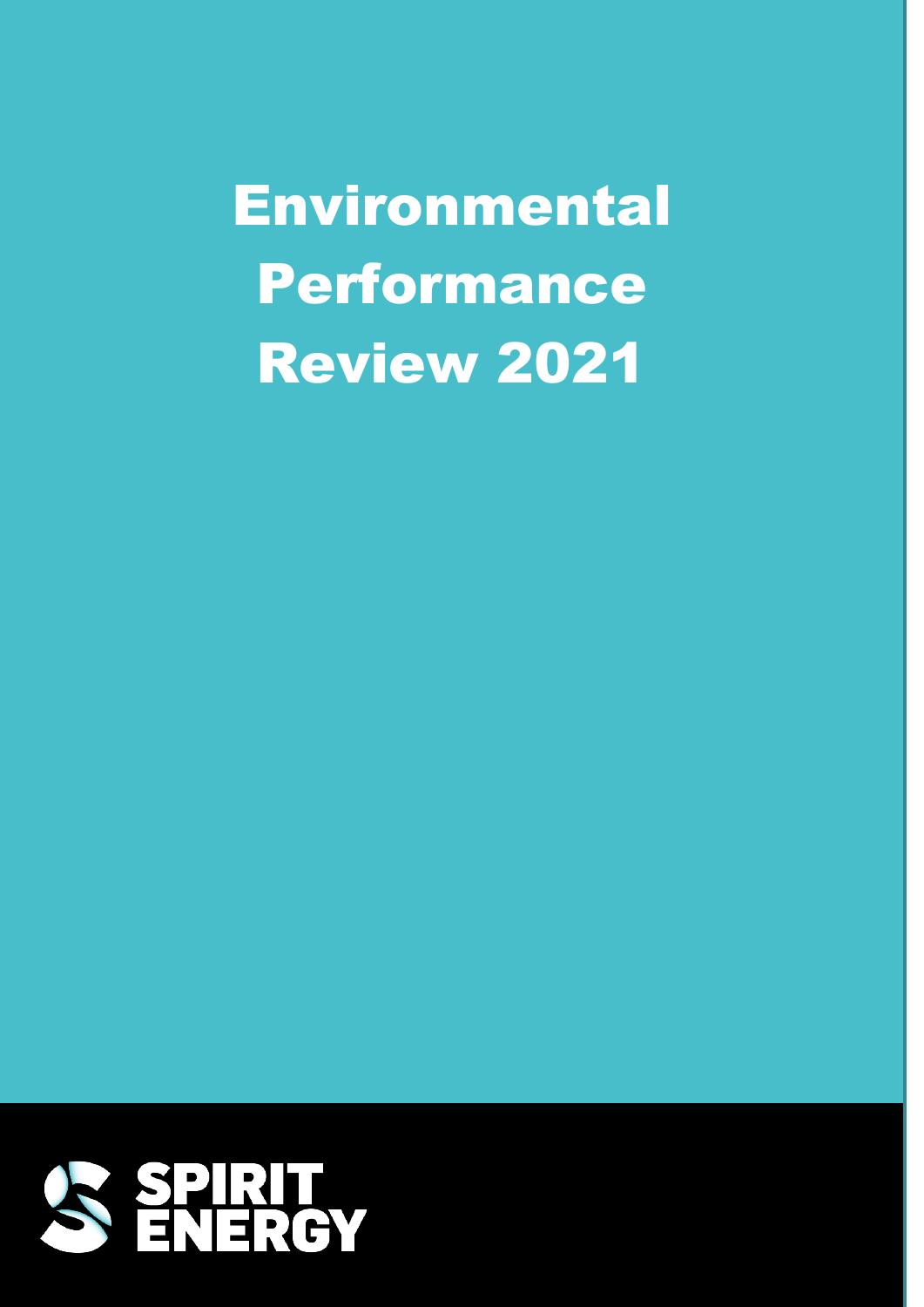### **TABLE OF CONTENTS**

| 7.0   | 2020-2021 ENVIRONMENTAL IMPROVEMENT PLANS AND     |  |
|-------|---------------------------------------------------|--|
| 6.6.2 |                                                   |  |
| 6.6.1 |                                                   |  |
| 6.6   |                                                   |  |
| 6.5   |                                                   |  |
| 6.4   |                                                   |  |
| 6.3   |                                                   |  |
| 6.2   |                                                   |  |
| 6.1   |                                                   |  |
| 6.0   |                                                   |  |
| 5.0   | <b>OUR ENVIRONMENTAL MANAGEMENT SYSTEM  8</b>     |  |
| 4.0   |                                                   |  |
| 3.0   |                                                   |  |
| 2.0   | HEALTH, SAFETY, ENVIRONMENT AND SECURITY POLICY 4 |  |
| 1.0   |                                                   |  |

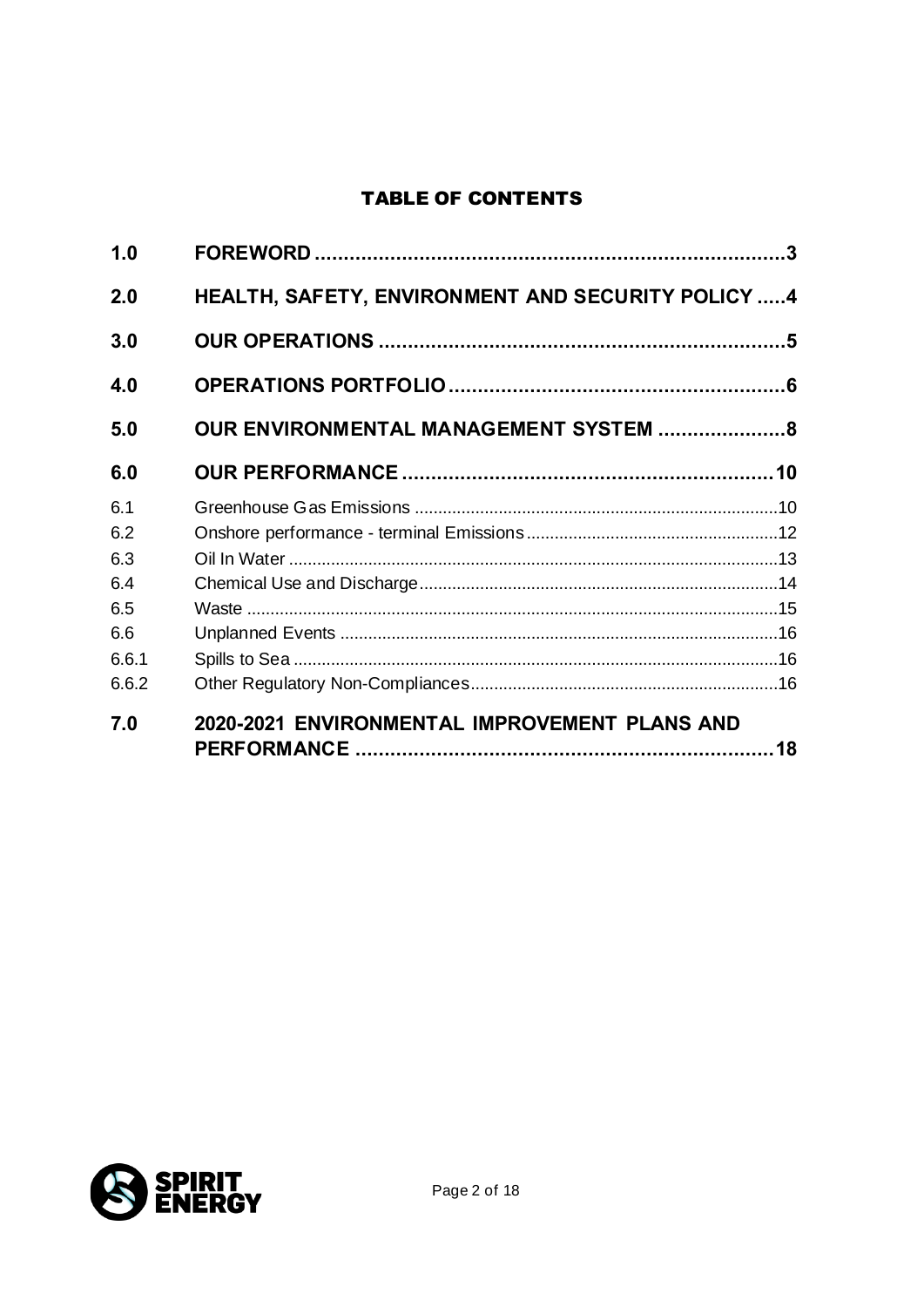### <span id="page-2-0"></span>1.0 FOREWORD



I am pleased to share Spirit Energy's Environmental Performance Review for 2021.

During 2021, Spirit Energy continued as an energy company, focused on optimising the potential of our assets in the basins of north-west Europe. We are meeting this challenge as a lean, agile and sustainable business which is adaptable to changing market pressures, whilst maintaining our focus on operating in a safe, socially conscious and environmentally responsible way.

Spirit Energy recognises that the upstream oil and gas industry has an important part to play in reducing global greenhouse gas emissions. At the same time, the Covid -19 pandemic has underscored the importance of our industry in delivering secure energy supplies when the world needs them most. For Spirit's part, we are committed to becoming a Net Zero company by 2050 and have set ourselves ambitious targets along the way to make sure we are making the right progress towards that goal.

To minimise our impact on the environment, Spirit Energy adheres to a robust Environmental Policy. This captures our responsibilities for environmental stewardship and our commitment to the continual improvement of our environmental performance. We use an integrated approach which embeds the environmental management of our operations into our business management practices. This report summarises our environmental performance across our operated assets in the UK, Norway, and the Netherlands.

During 2021, our teams across the UK, Norway and the Netherlands produced 36.8 million barrels of oil equivalent (mmboe). In doing so, we had no Tier 1 or Tier 2 process safety incidents and a small number of incidences of unplanned releases to sea. This is great testament to the hard work and commitment of our teams – particularly those in operational roles – which have continued to secure energy supplies in extraordinary circumstances. Our total recordable incident frequency decreased significantly, from 0.21 in 2020 to 0.11 in 2021, we believe an Incident Free Workplace is possible and this will remain a focus both for us and our supply chain partners in the years to come.

Our industry is faced with the responsibility to supply reliable and affordable energy products, whilst also providing solutions to climate change. We take that dual responsibility seriously – throughout our operations, the safety of our people and our commitment to the environment remain foremost in our minds and a critical part of our strategy.

Gerry Harrison

EVP HSE, Subsurface and Non-Operated Production

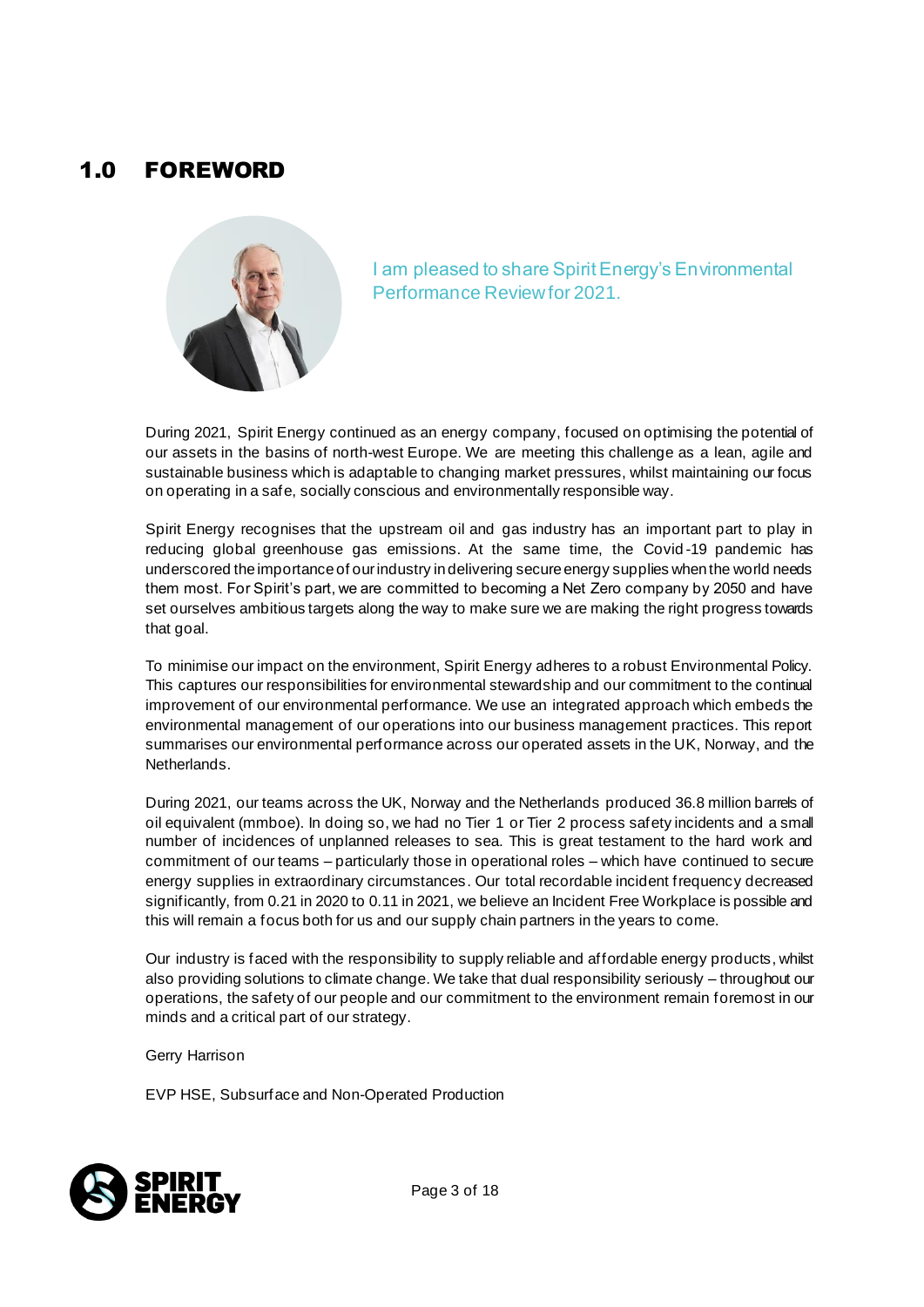## <span id="page-3-0"></span>2.0 HEALTH, SAFETY, ENVIRONMENT AND SECURITY POLICY



At Spirit Energy, creating an incident free workplace is our top priority. All employees and business partners are required to comply with this policy and our commitments outlined below.

We are committed to:

**Assessing**, understanding and managing our HSES risks and impacts

**Enabling** the creation of a positive culture holding each other accountable, helping us to: achieve our HSES goals; support business growth; and realise our vision of an incident free workplace

**Proactively**supporting employee health and safety, seeking ways to protect the environment, including the prevention of pollution, efficient use of resources and the reduction of waste and carbon emissions

**Empowering and encouraging** personnel to work in a safe way

**Intervening** if we believe that the work environment or task is unsafe or may cause environmental damage, or we see an unsafe act

**Learning**from our successes and incidents, and freely sharing lessons with business partners

**Working with stakeholders**, suppliers and business partners in the pursuit of good practice in HSES

**Continually improving** and setting measurable objectives and targets in business plans to enhance HSES performance

**Developing** and testing prioritised incident response and recovery plans to protect our people, the environment and minimize business impact

**Ethically conducting our business** and complying with regulatory and other applicable requirements

**Playing our part** in helping to sustainably meet energy demand and to become net-zerocompany for our operationalemissions

**Minimizing** our impacts and those of suppliers through innovation, technology, and cultural change

**Exploring** how we could reuse our infrastructure to support net zero obligations

Our HSES management system enables the delivery of these policy commitments, is structured in line with recognised good practice, and is routinely assured. Independent certification to ISO 14001 shall be maintained for our environmental material operations.

Our performance is reviewed regularly, and relevant results published.

Neil McCulloch

Chief Executive

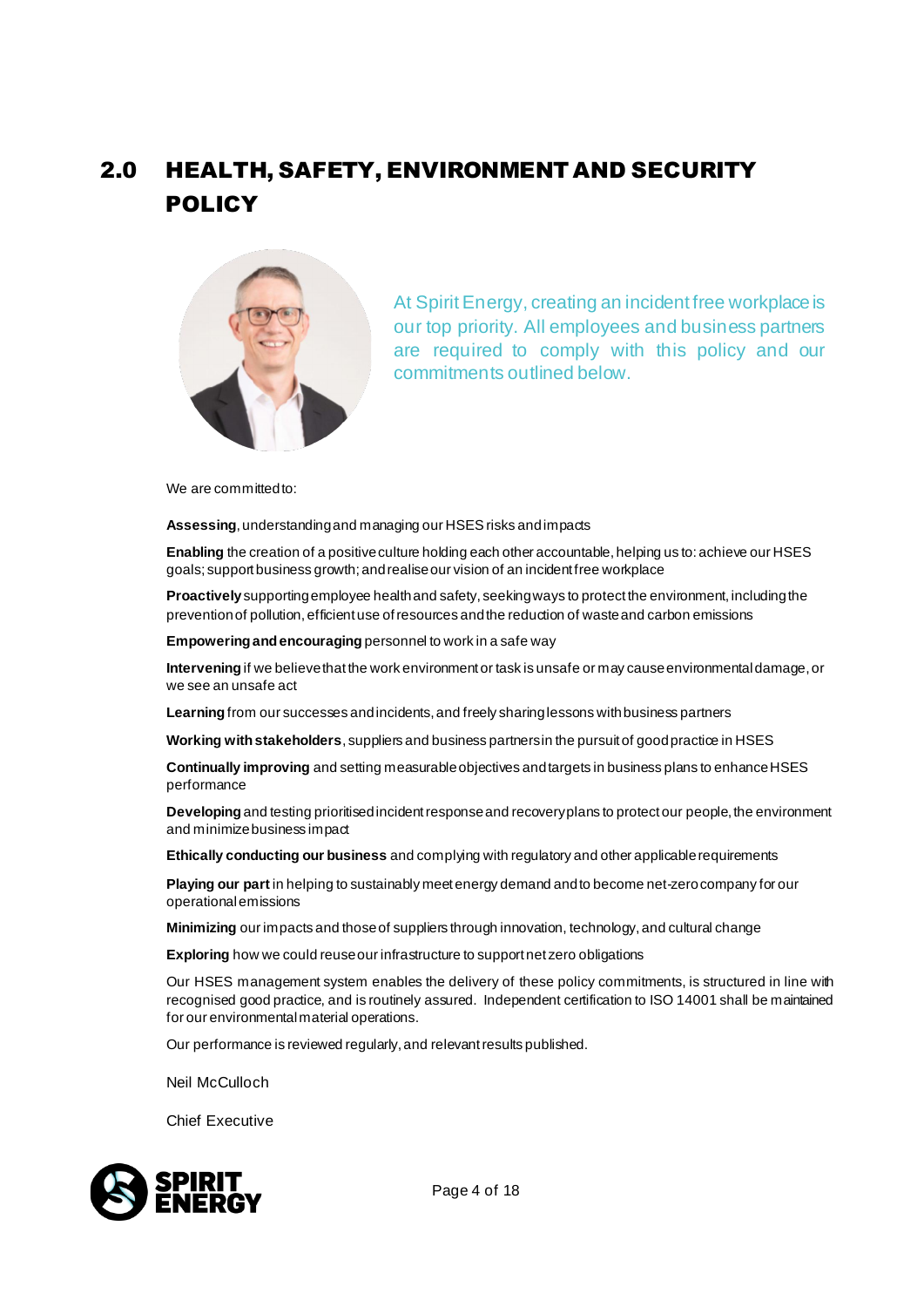# <span id="page-4-0"></span>3.0 OUR OPERATIONS

Spirit Energy has a diverse portfolio of operated and non-operated assets, shown i[n Figure 3-1.](#page-4-1)



**Figure 3-1 Spirit Energy Operations**

<span id="page-4-1"></span>

Page 5 of 18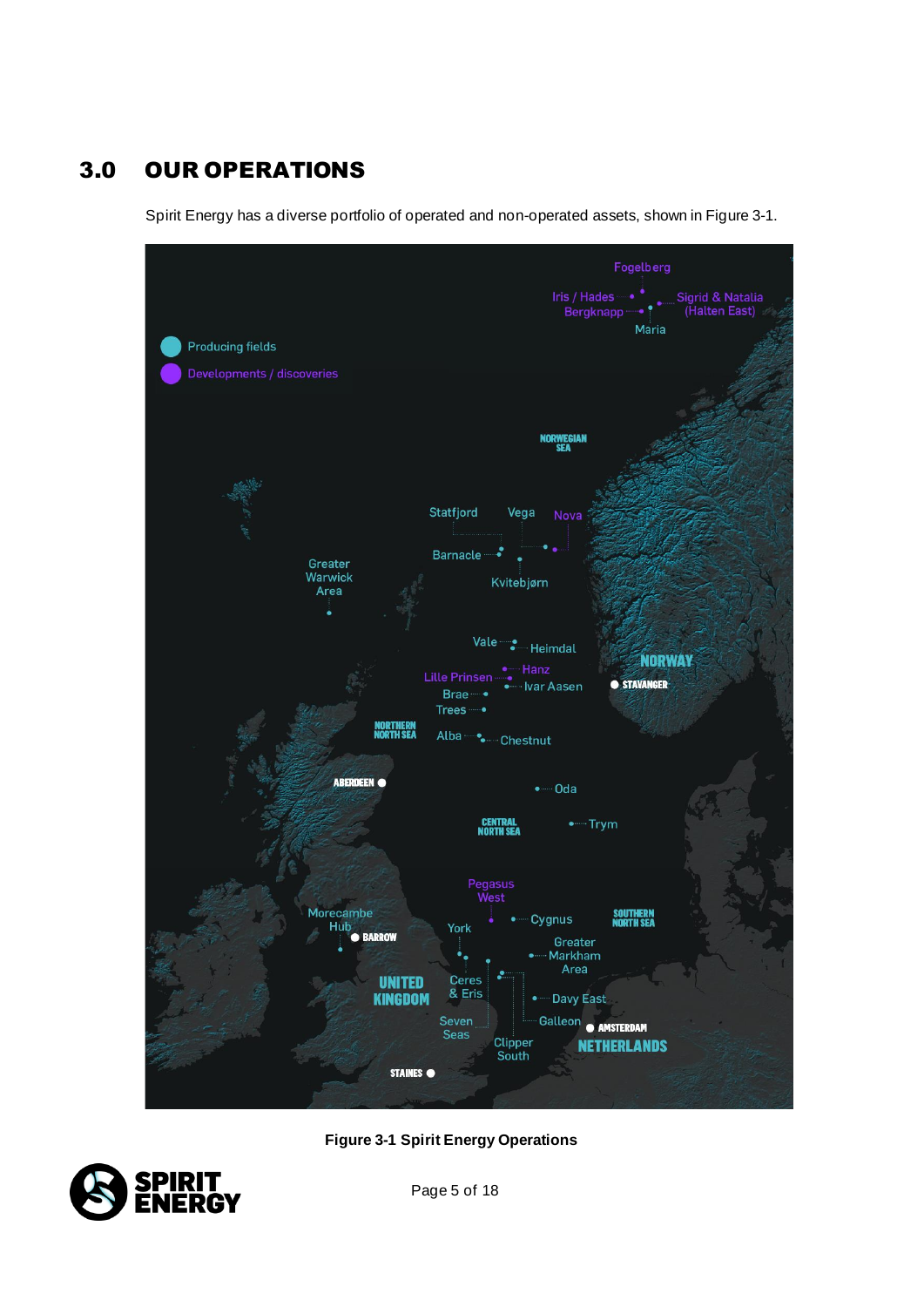## <span id="page-5-0"></span>4.0 OPERATIONS PORTFOLIO

Our operations are organized into three asset groups – the North Sea (including facilities in both the UK and the Netherlands), Morecambe Bay and Norway.



#### **North Sea**

Our operated assets in the North Sea include the Chestnut oil field located in the central part of the UK North Sea, which is produced via the Hummingbird Spirit floating production, storage and offloading (FPSO) vessel. In the southern North Sea, operated assets include the York NPAI and the Greater Markham Area (GMA). GMA straddles the UK and Dutch sectors and produces from a number of fields (Markham, Chiswick, Grove and Kew) tied back to the J6A platform.

In addition to routine operations at these facilities, York achieved first gas in April 2021 after the completion of the life extension project which included the re-routing of the pipeline and installation of methanol injection skid offshore. A corrosion and scale inhibitor skid was commissioned in Jan 2022. The field has shown continuous and steady operation since first gas. We also achieved first gas after successful drilling of the Grove G7 well. Our activities also included further progress on decommissioning the A-Fields (Alison, Annabel, Ann and Audrey).



#### **Morecambe Bay**

The combined fields of Morecambe Bay continue to provide a significant portion of the UK's gas supply, having produced more than 6.5 trillion cubic feet of gas for UK homes and businesses since coming on stream in 1985. The Morecambe Bay fields are produced via the South Morecambe platform and the Central Processing Complex (comprising three bridge-linked installations) as well as seven NPAIs and two subsea tiebacks.

Decommissioning of two NPAIs in Morecambe Bay, DP3 and DP4, continued in 2021 reducing our footprint in the region as we remove infrastructure which is no longer required. Both jackets are now scheduled for removal during 2023. The Millom West Platform, Millom East and Dalton tiebacks are due to be handed back to the owner, Harbour Energy in 2022.

The Barrow Gas Terminals (Barrow North and Rivers) process all the gas from Morecambe Bay including gathering and processing services for third parties.

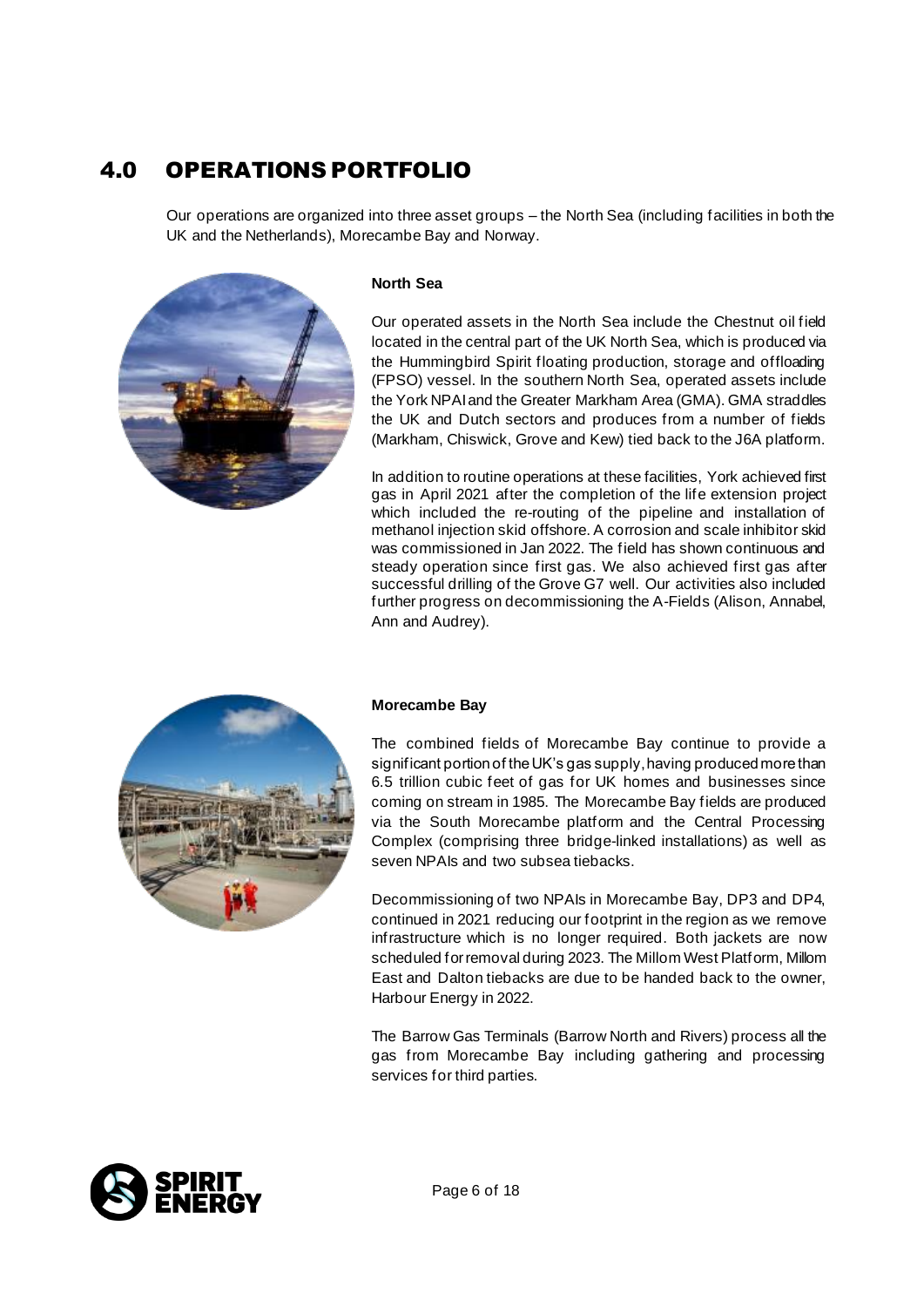

#### **Norway**

Operated assets in Norway include the Vale field which flows back to Equinor's Heimdal platform, and the Oda field which is tied back to the Ula platform operated by Aker BP ASA. Our non-operated interests include stakes in major Norwegian fields such as Statfjord, Kvitebjørn, Heimdal and Ivar Aasen.

There was no exploration drilling conducted during 2021. Spirit Energy entered into agreements to divest its Norwegian business including the Statfjord UK field, concluding in 2022.

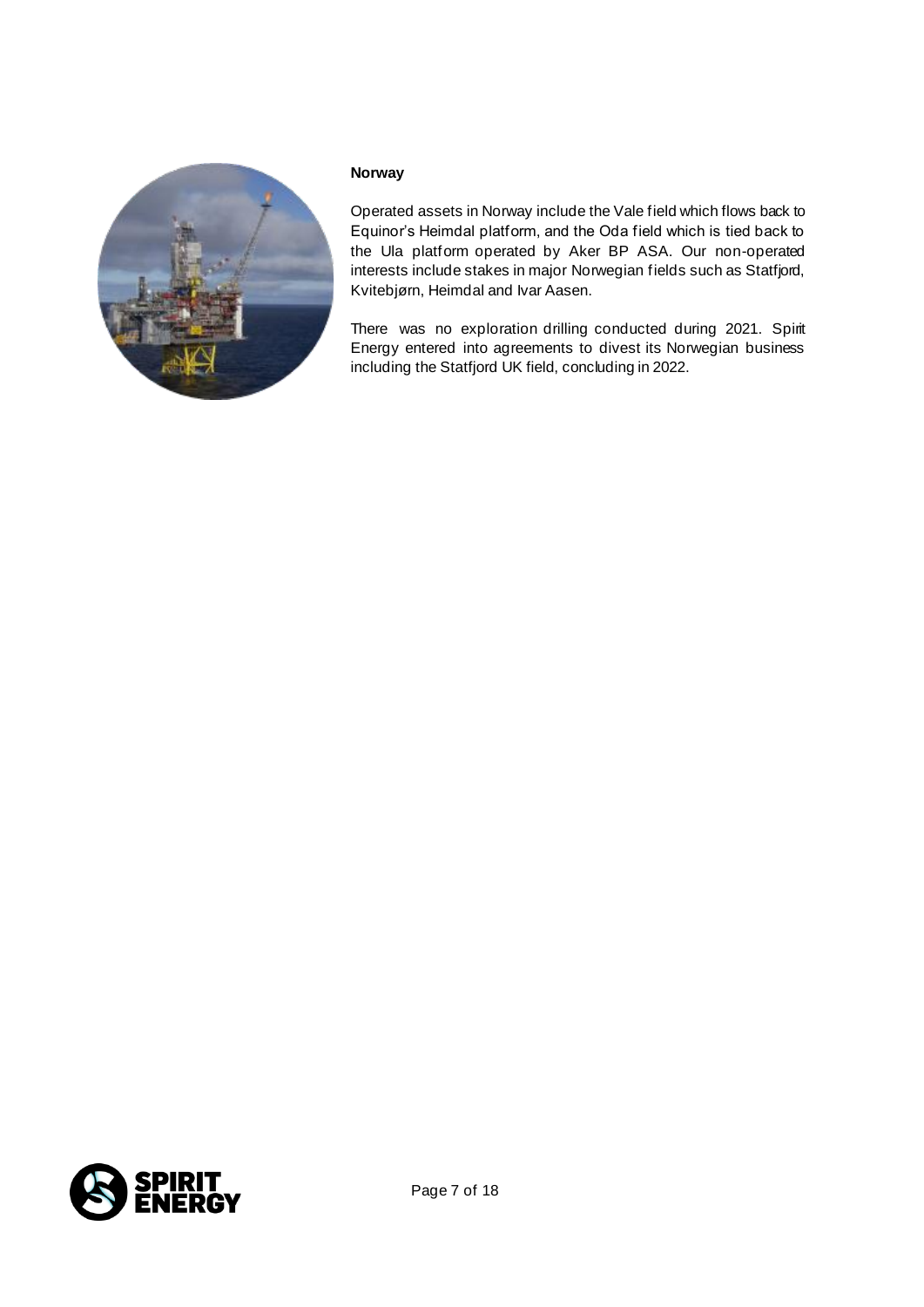## <span id="page-7-0"></span>5.0 OUR ENVIRONMENTAL MANAGEMENT SYSTEM

The Spirit Energy Health, Safety, Environment and Security (HSES)Policy outlines our responsibilities in relation to environmental stewardship and our commitment to continually improve our environmental performance. The environmental management of our operations (shown i[n Figure 5-1](#page-7-1)) is incorporated into our fully integrated business management system. This integrated system ensures the embedding of environmental requirements into all of our business practices to deliver maximum benefit.



#### **Figure 5-1 Environmental Management System Structure**

<span id="page-7-1"></span>The following key impacts and risks are managed within routine operations:

- Greenhouse gas emissions from power generation, flaring and venting
- Air pollutant emissions
- Oil discharged in produced water
- Chemical use and discharge to sea
- Surface water and effluent discharge
- Waste generation and disposal
- Unplanned events emissions, discharges and permit non-compliances

Performance is reported externally to the regulators and internally to operations and senior management. Performance data are also reported to other forums such as to the Carbon Disclosure Project and are available on our shareholders website (www.Centrica.com).

Improvements in performance are planned and managed within the annual improvement planning cycle. These improvements are approved by senior leadership and aligned with business operational plans. Maximum benefit from strategic initiatives and improvements can be achieved across the business through this planning process.

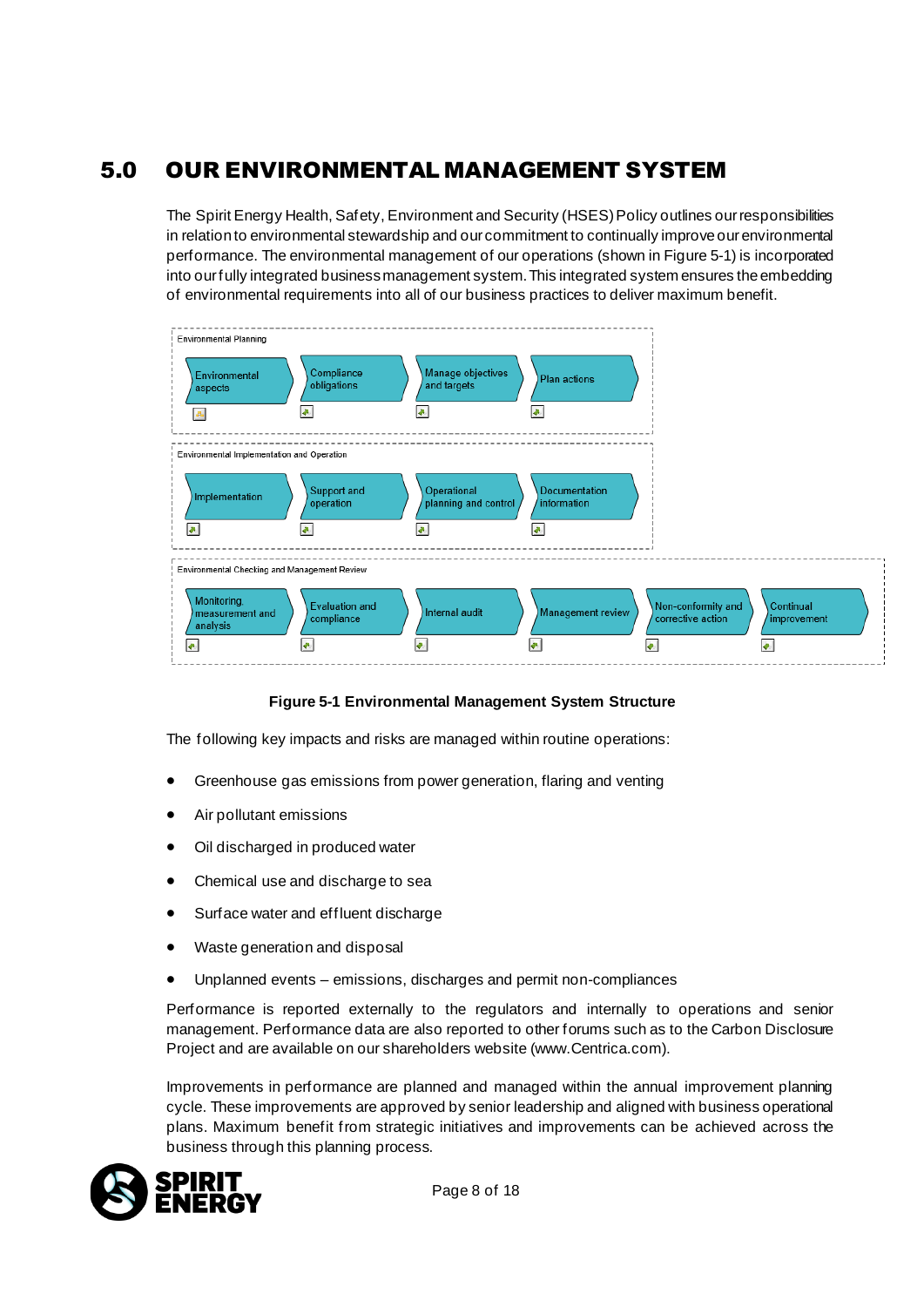The activities in our operated assets from exploration to decommissioning are certified to the Environmental Management System ISO 14001:2015.

This report summarises the performance and initiatives of Spirit Energy's exploration, production, and decommissioning operations in 2021 and the planned improvements for the coming years.

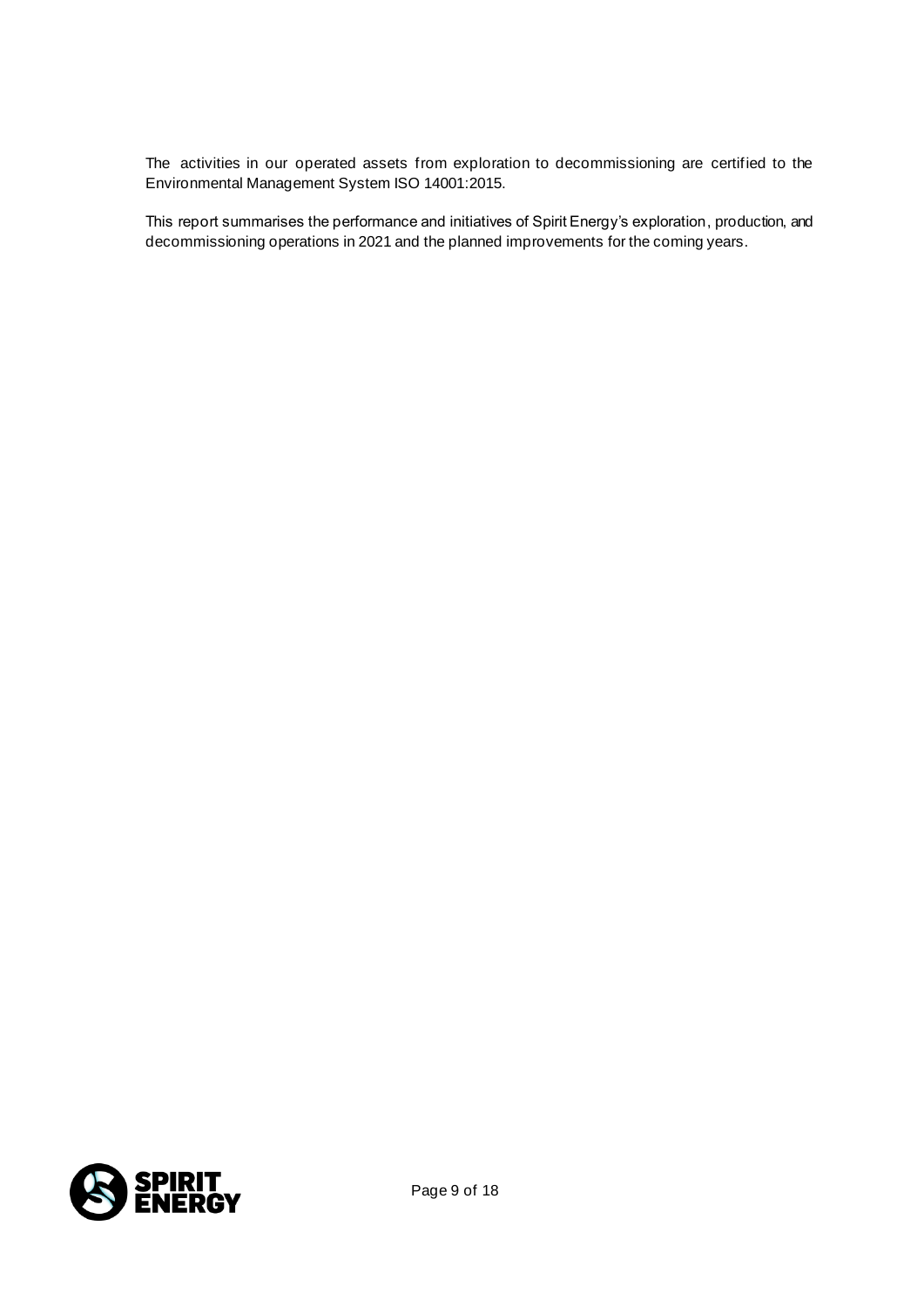## <span id="page-9-0"></span>6.0 OUR PERFORMANCE

The environmental performance of our activities in 2021 is summarised in the following sections.

### <span id="page-9-1"></span>6.1 GREENHOUSE GAS EMISSIONS

The majority of emissions to atmosphere from our installations are from gas -fired turbines used for power generation and gas compression. The lack of process and compression equipment on the smaller NPAIs results in considerably lower emissions from these installations. Carbon dioxide from the combustion emissions at the Hummingbird Spirit FPSO, J6A platform, Morecambe Hub and the Barrow Gas Terminals are part of the UK Emissions Trading System (UK ETS).

A wider scope of greenhouse gas (GHG) emissions are also reported under Streamlined Energy and Carbon Reporting (SECR) as tonnes of carbon dioxide equivalent (TeCO<sub>2</sub>e). This includes the emissions covered by UK ETS, combustion emissions from non-EU ETS installations/equipment, flaring and venting emissions, formation CO<sub>2</sub> and purchased electricity.

The way in which Spirit Energy reports GHG emissions has been updated, therefore historical data is not included in this report. Historical data from 2020 onwards will be reported as our baseline in the following years so that trends in these data can be shared going forward.

The reduction in emissions from 2020 – 2021 is in part due to asset shutdown periods and natural production decline. During the 2021 reporting period, Spirit Energy initiated a project to operationalise GHG emissions. An emissions management framework (EMF) was created and implemented on a pilot basis at the Morecambe Bay offshore upstream and onshore midstream assets. The framework aligns with Spirit Energy's existing production management system, and facilitates real-time intra-day emissions monitoring, interventions, and management. It is conservatively estimated that operational interventions from the EMF could result in approximately 5%-10% reduction in emissions. Following the successful pilot phase, Spirit Energy intends to roll-out the EMF across all operated assets.

[Figure 6-1](#page-10-0) shows the total emissions from Spirit Energy's operated offshore installations, drilling operations, onshore terminal, and offices during 2021. [Figure 6-2](#page-10-1) shows the breakdown of these emissions by source for the same installations/facilities.

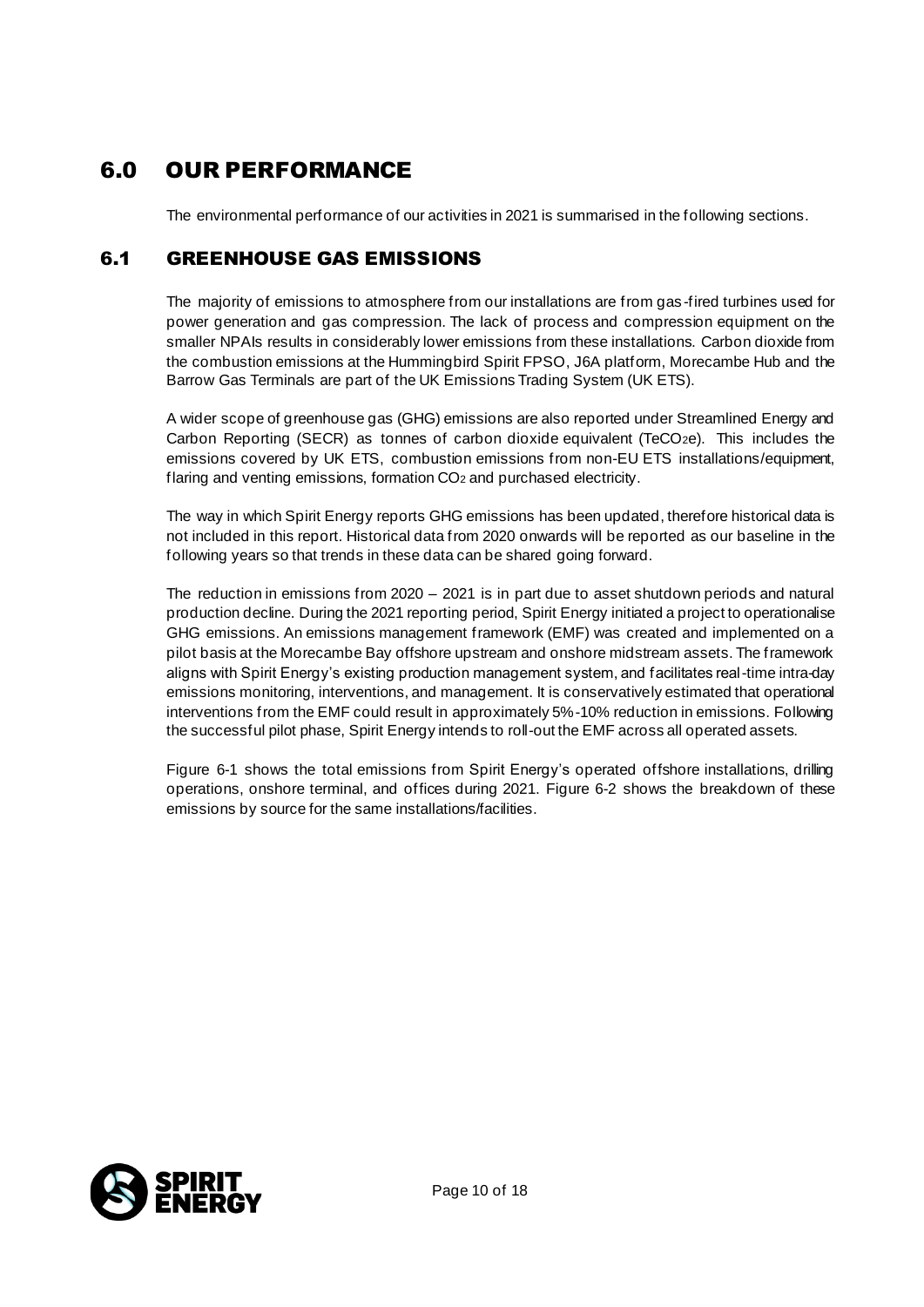

<span id="page-10-0"></span>**Figure 6-1 Total GHG emissions from Spirit Energy operated installations/facilities in 2021**



<span id="page-10-1"></span>**Figure 6-2 GHG emissions by source from Spirit Energy operated installations/facilities in 2021**

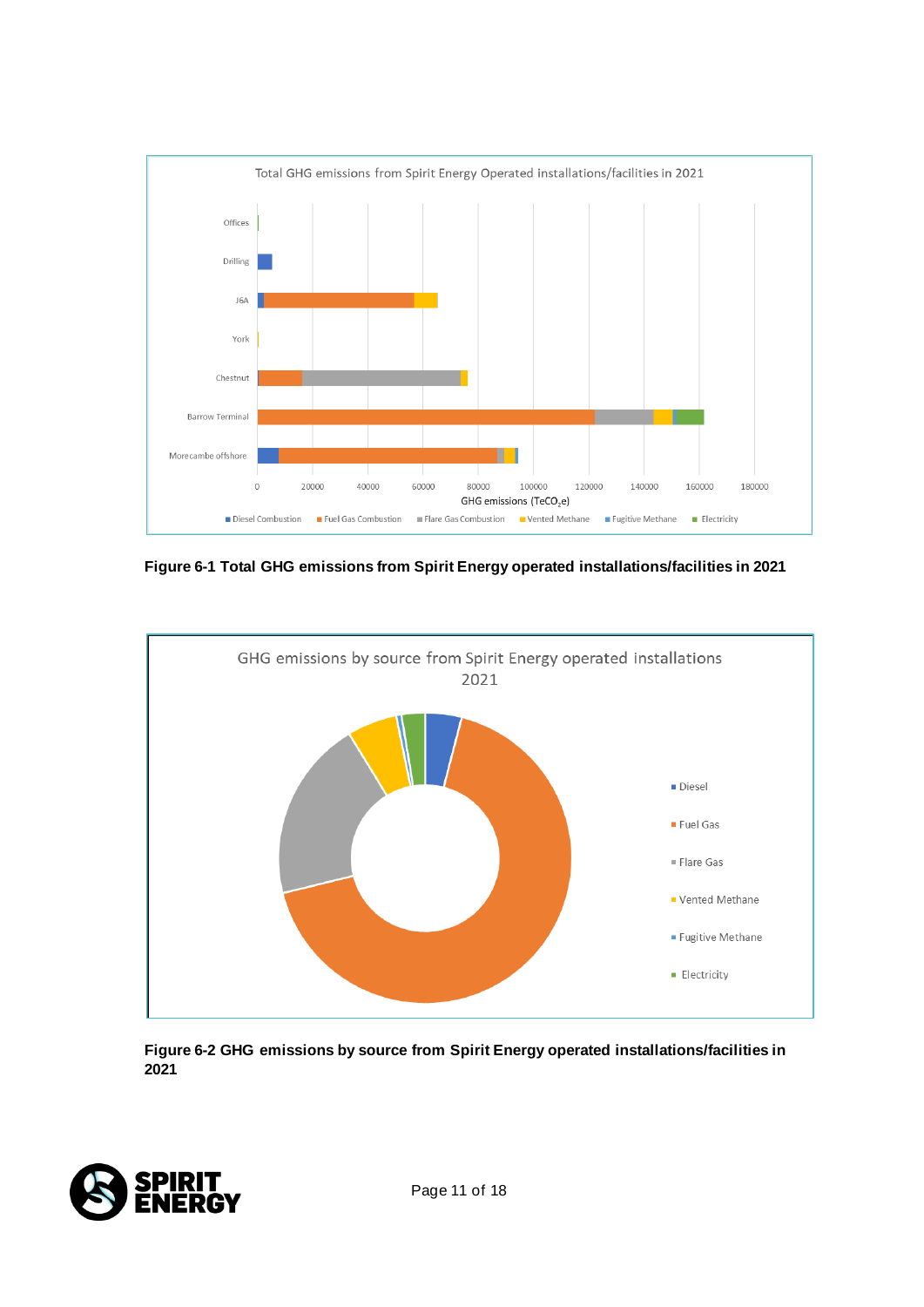#### <span id="page-11-0"></span>6.2 ONSHORE PERFORMANCE - TERMINAL EMISSIONS

The Barrow Gas Terminal operates under an Environment Permit which is regulated by the Environment Agency (EA) and an annual performance report is submitted to the EA for the site.

Emissions to air from the process and discharges to water are monitored and managed within the limits specified in the permit. Any deviation from these limits is investigated to prevent a reoccurrence. Emissions to air from the Barrow Gas Terminal are monitored and managed within the limits specified in the Environmental Permit. The emissions of specific atmospheric pollutants are shown i[n Figure 6-3](#page-11-1) below. The low emissions in 2017 and 2018 reflect extended shutdown periods, whilst the 2019 emissions reflect more stable production through the year. The emissions in 2020 and 2021 also show a decrease on the 2019 emissions due to maintenance shutdowns.



<span id="page-11-1"></span>**Figure 6-3 Emissions of nitrogen oxides, methane, carbon monoxide and sulphur dioxide from Barrow Gas Terminal 2014-2021**

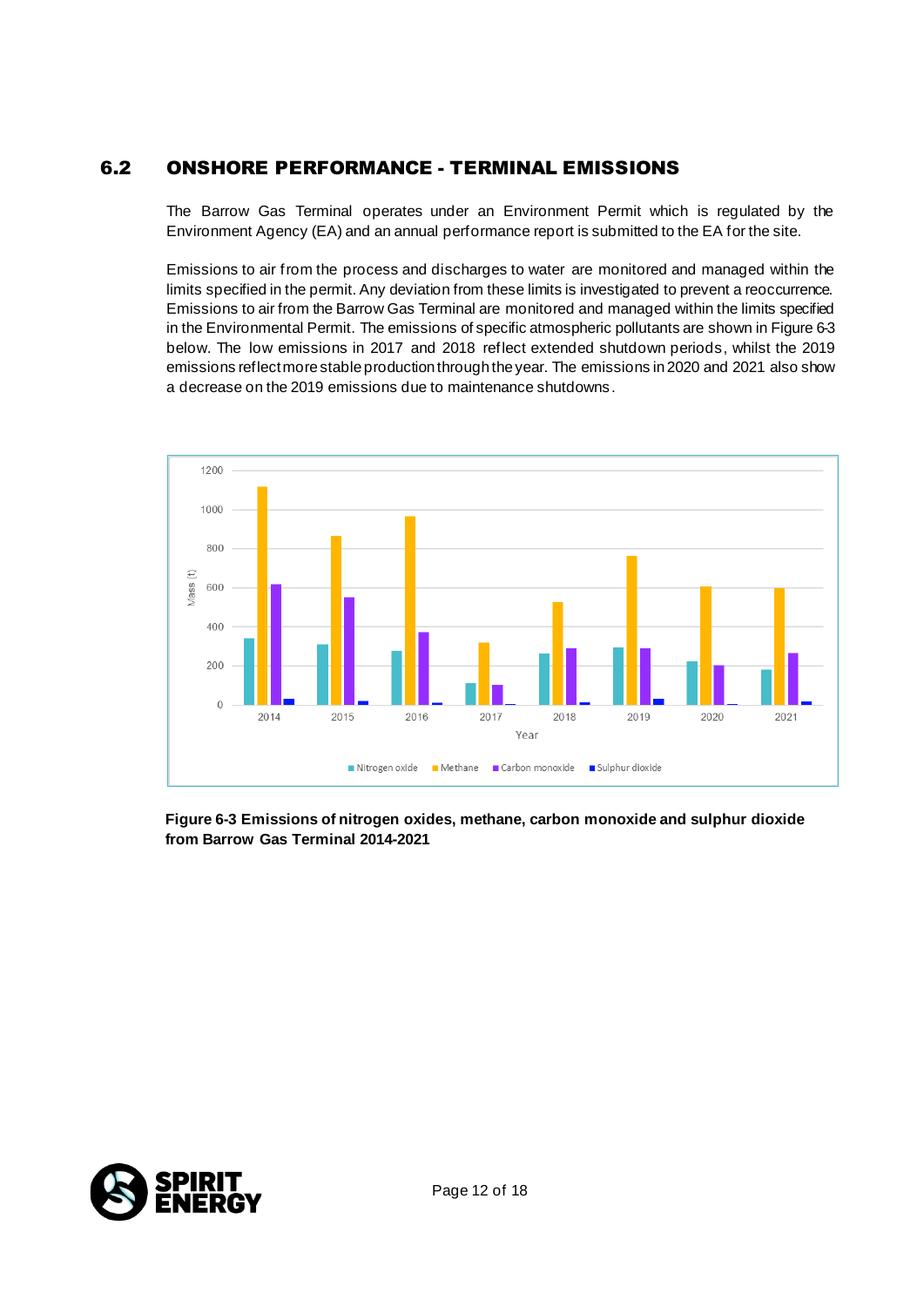#### <span id="page-12-0"></span>6.3 OIL IN WATER

Oil is discharged to sea under Spirit Energy's oil discharge permits at the South Morecambe and J6A platforms. The oil discharge permit for the Hummingbird Spirit FPSO Chestnut field is managed by Altera Infrastructure Hummingbird Production Limited (was named Teekay). Small volumes of oil were also discharged as part of drilling operations (well testing and cleanup) at the Chestnut and Chiswick fields.

The oil discharged in produced water from our Morecambe Bay assets is consistently very low due to the nature of the gas reservoir. Our North Sea assets show a decreasing trend due to extended shutdown periods and improved process efficiencies.



The mass of oil discharged from Spirit Energy's assets between 2011 and 2021 is shown in [Figure](#page-12-1)  [6-4.](#page-12-1)

<span id="page-12-1"></span>**Figure 6-4 Oil discharged to sea in produced water 2011-2021**

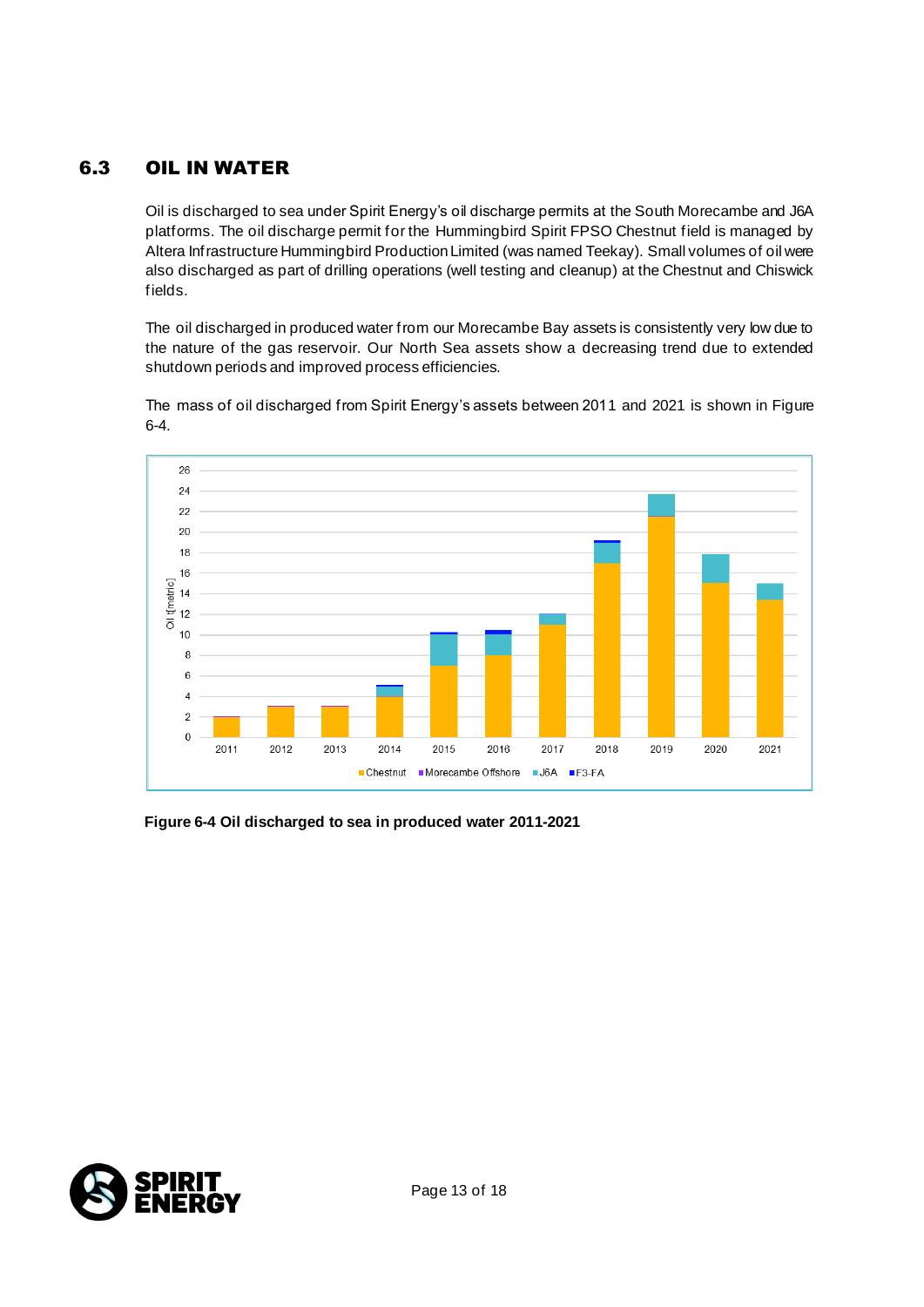### <span id="page-13-0"></span>6.4 CHEMICAL USE AND DISCHARGE

The amount and type of chemicals used and discharged during our offshore operations differ depending on the activities and reservoir types, for example the rock type to be drilled, well design and production functions. Spirit Energy works with its suppliers to ensure that the least harmful chemicals are used in our operations and all chemical use and discharge is permitted by the appropriate authority.

There are no chemicals with substitution warnings on Spirit Energy's operated production installations (except for a hydraulic fluid on the Calder platform which is used in a closed loop system). There are chemicals with substitution warnings or red category labels in use on our term chemical permits for drilling and intervention operations in the UK and Norway.

In some applications, the use of red category chemicals or those with substitution warnings is unavoidable, for example to ensure well integrity. In the UK sector during 2021 there were 12 substitution chemicals included in term permits for wells activities. Significant number of these were not used at all or used (but not discharged). In the Norwegian sector, there was some use of red category chemicals, but these were not discharged. Work continues to identify replacement products across our activities and is summarised for the UK in the review of the technical justifications for chemicals flagged for substitution carried out within Spirit Energy.

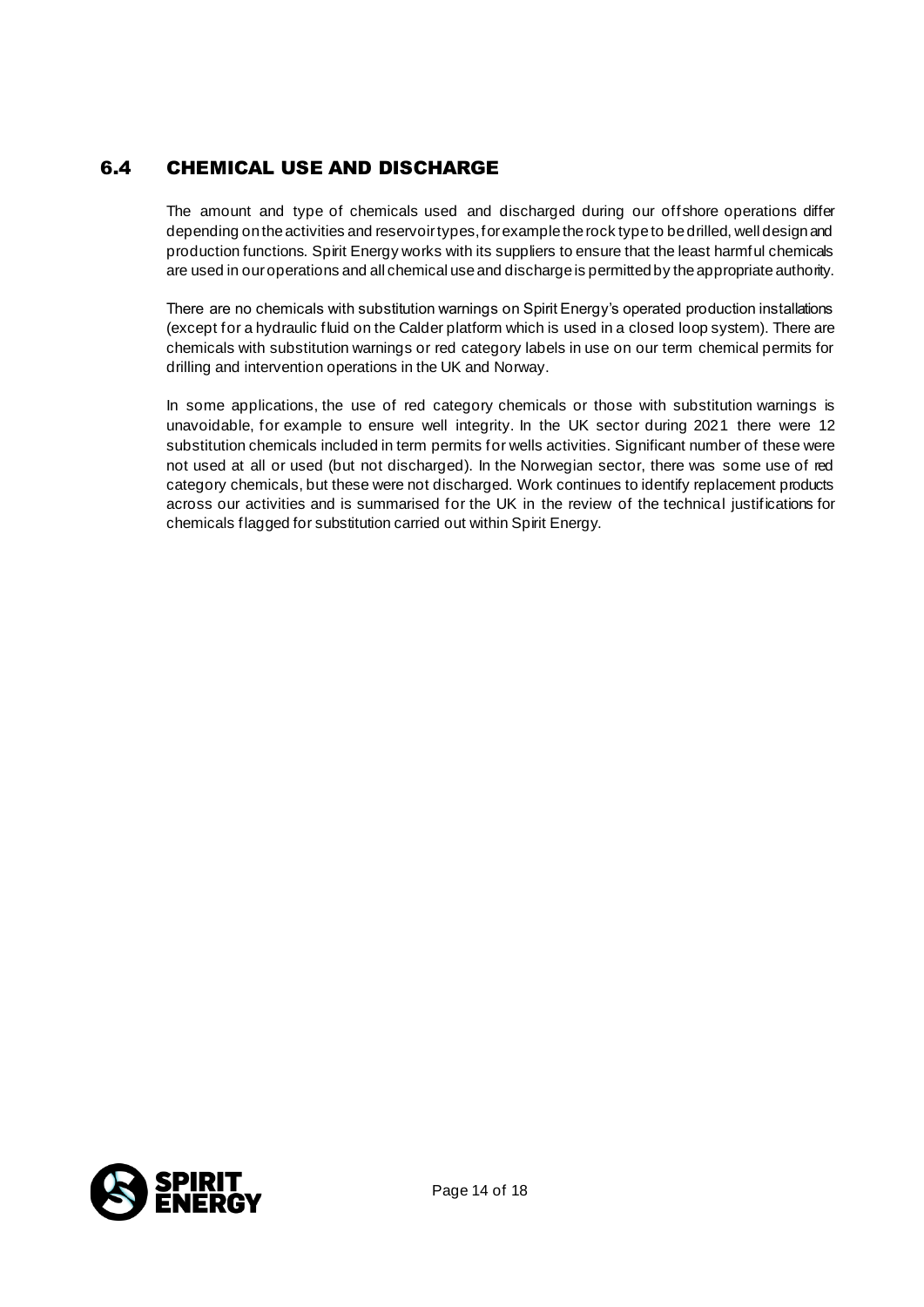### <span id="page-14-0"></span>6.5 WASTE

Waste is a key area for environmental impact, from the potential for contamination from hazardous wastes to long term impacts of waste such as plastics in our environment. As decommissioning activities including well plug and abandonment are increasing in our operations schedule, we are working to minimise the production of waste such as disposing of cleaning fluids downhole instead of bringing them back ashore.

The final fate of waste from our operated installations and drilling operations are waste to energy, reuse, recycle, other, landfill and incinerate and are shown i[n Figure 6-.](#page-14-1) Due to differences in reporting, Norwegian operations are reported separately. The average recycling percentage of all production, well operation, development and decommissioning projects in the UK and Netherlands was 74 % in 2021.



<span id="page-14-1"></span>**Figure 6-5 Fate of wastes in UK and Netherlands**

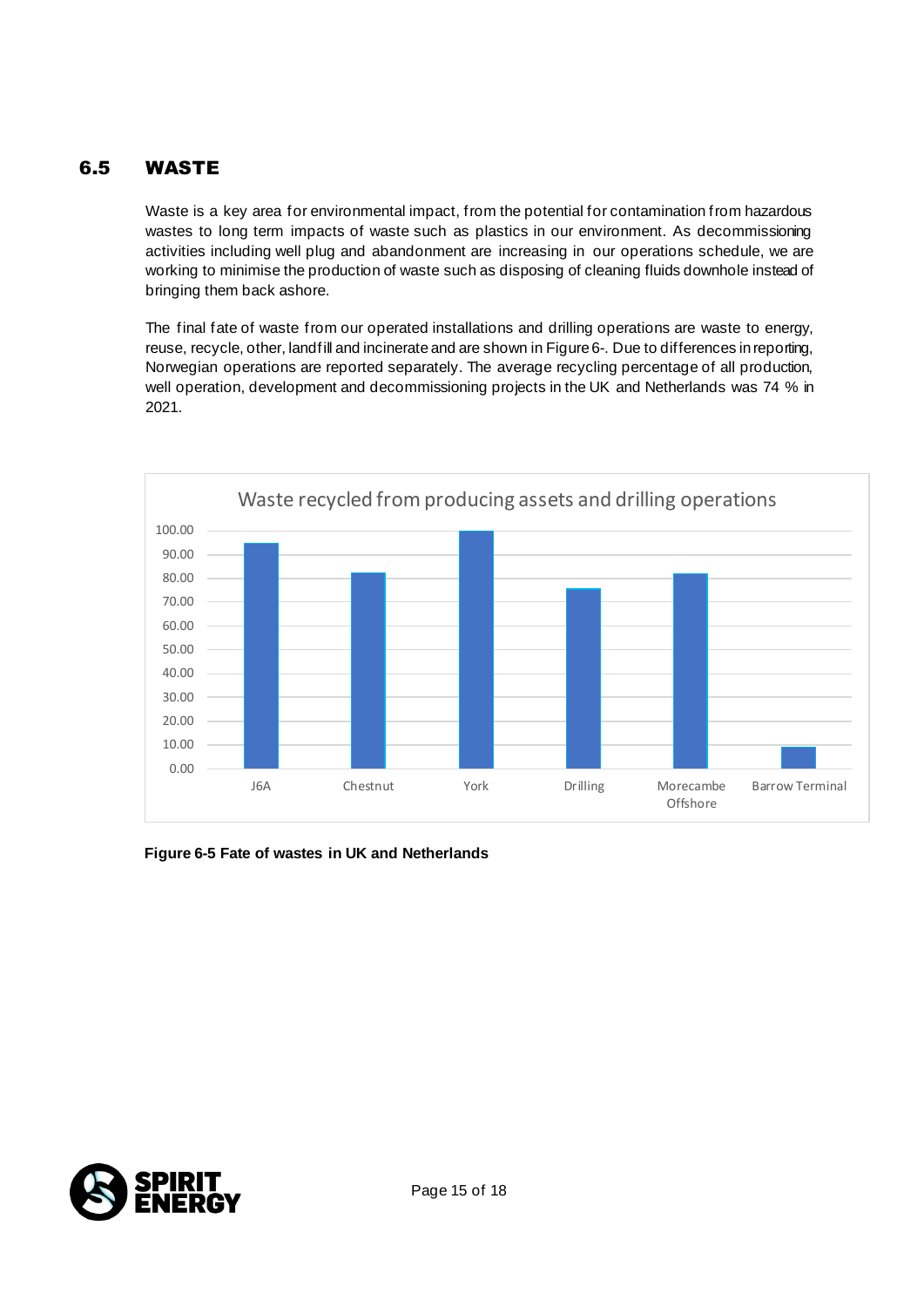### <span id="page-15-0"></span>6.6 UNPLANNED EVENTS

In 2021 there were six unplanned releases to sea, a small increase from the previous year 2020 of three, however there were less permit non-compliances in 2021 recorded than the previous year, due to improved processes and operational efficiencies (Sectio[n 6.3](#page-12-0)).

#### <span id="page-15-1"></span>**6.6.1 Spills to Sea**

We reported six spills to sea from Spirit Energy assets in 2021 that were mostly small volumes of isolated chemicals. However, the largest spill was 250 kg of methanol at Eris & Ceres and the methanol line was shut in promptly. A DSV was mobilised for investigation and the leak was repaired and tested. Investigations were carried out as standard practice into all our unplanned releases and lessons learned captured where appropriate, for example equipment changeout and increase in assurance activities.

#### <span id="page-15-2"></span>**6.6.2 Other Regulatory Non-Compliances**

The non-compliances recorded in 2021 included some permit breaches of the oil in water discharge limit attributed to poor oil in water performances. The J6A platform had ongoing produced water issues during the latter part of 2021 being investigated. All events have been investigated and addressed at both an asset and cross asset basis to ensure learnings are captured for Spirit Energy.

The Barrow Gas Terminal operates under an Environmental permit which is regulated by the Environmental Agency (EA) and an annual performance report is submitted to the EA for the site.

The Hummingbird Spirit FPSO (Chestnut field) also reported oil in water performance issues. The Chestnut oil discharge permit is managed by Altera Infrastructure (Teekay) and is out with the scope of this report.

Spills and non-compliances from Spirit Energy's operated offshore installations are shown in Figure 6-6.

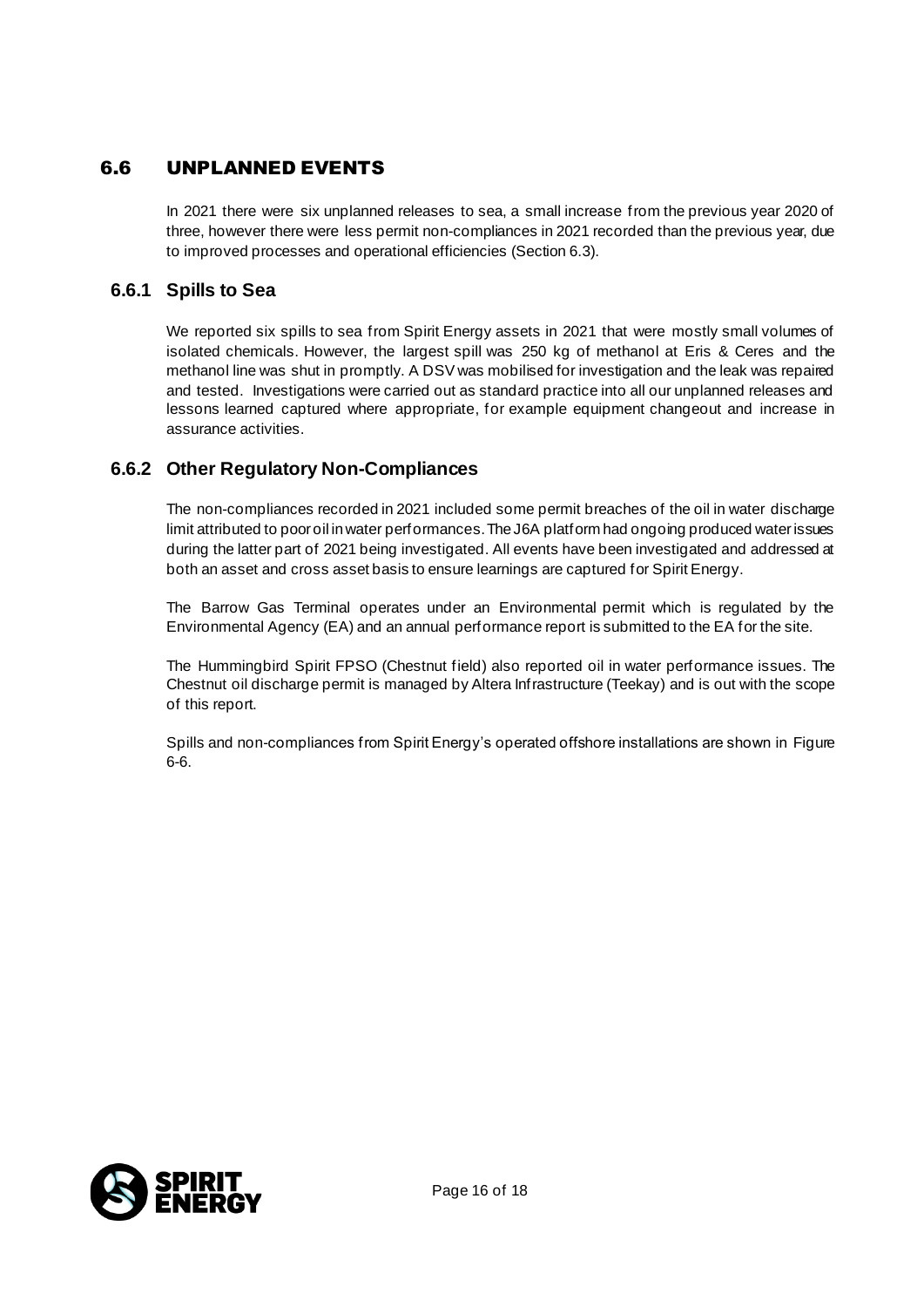

**Figure 6-6 Unplanned events**